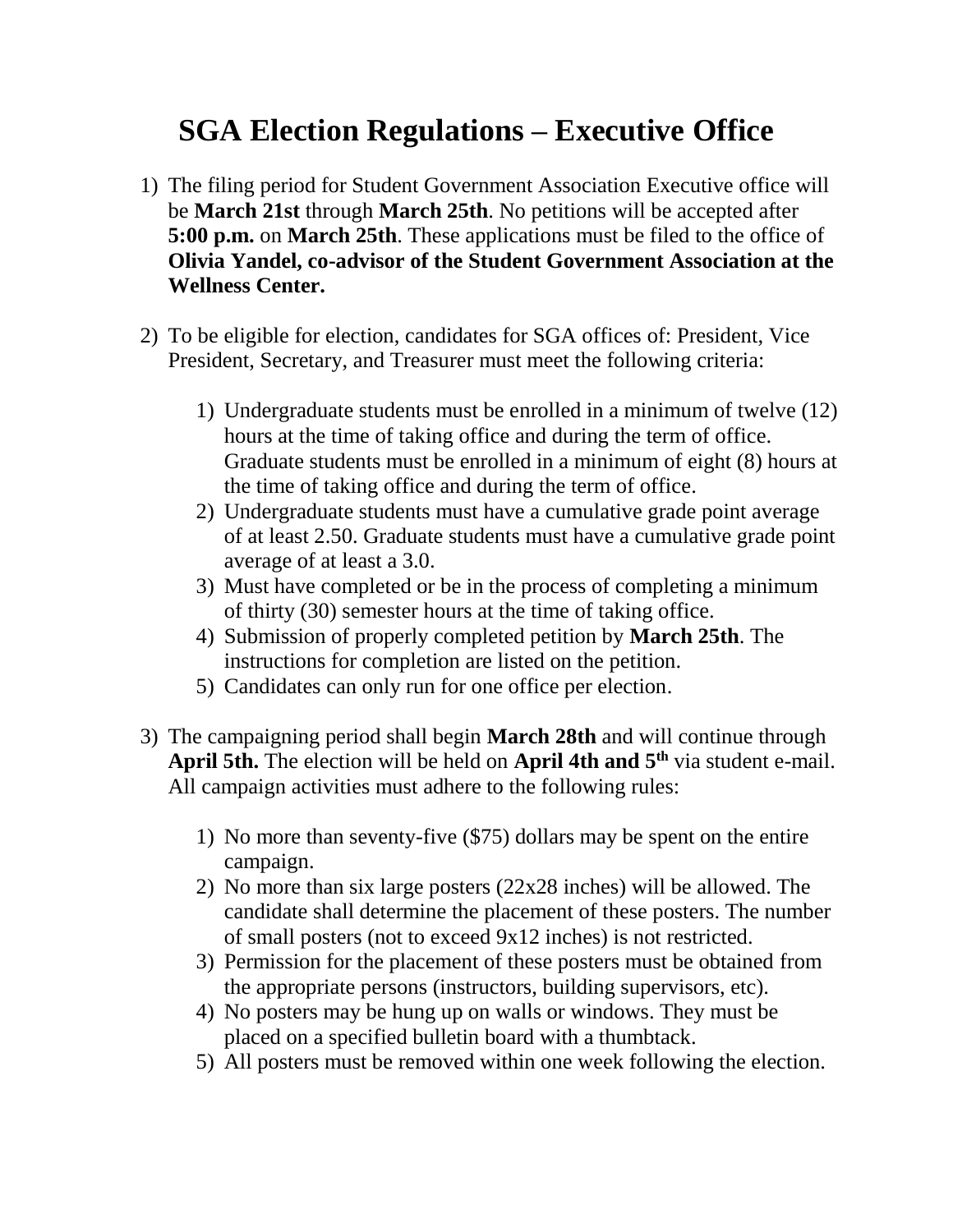6) Candidates may use social media to campaign for office as long as posts are appropriate. Shall the election committee or the SGA Co-Advisor find our posts inappropriate, we will ask you to take it down.

**\*IMPORTANT\*** All posters and other campaign materials must be removed from the Student Center by 8:00 a.m. on **April 7 th** .

- 4) Each candidate will go through a short interview with Ms. Yandel on **April 4 th or 5 th .** This interview **WILL NOT** have any effect on the final outcome of the election. The election results voted on by the students will determine those who will take office.
- 5) Candidates will be asked to attend the campus-wide forum night on **March** 31<sup>st</sup>. This event will take place in the Student Center Ballroom. This will allow students, faculty & staff to meet the various candidates running for office and also voice their plans and ideas, as well as answer questions students may have.
- 6) Please attach a copy of an unofficial transcript, a professional resume and one letter of recommendation from a full-time Northwestern faculty or staff member to your petition that you will turn in to Ms. Yandel's office. **A headshot photo must be sent to [oayandel@nwosu.edu.](mailto:oayandel@nwosu.edu)**
- 7) Get a signature of 25 full time Northwestern students

| 14. |
|-----|
| 15. |
| 16. |
| 17. |
| 18. |
| 19. |
| 20. |
| 21. |
| 22. |
| 23. |
| 24. |
| 25. |
|     |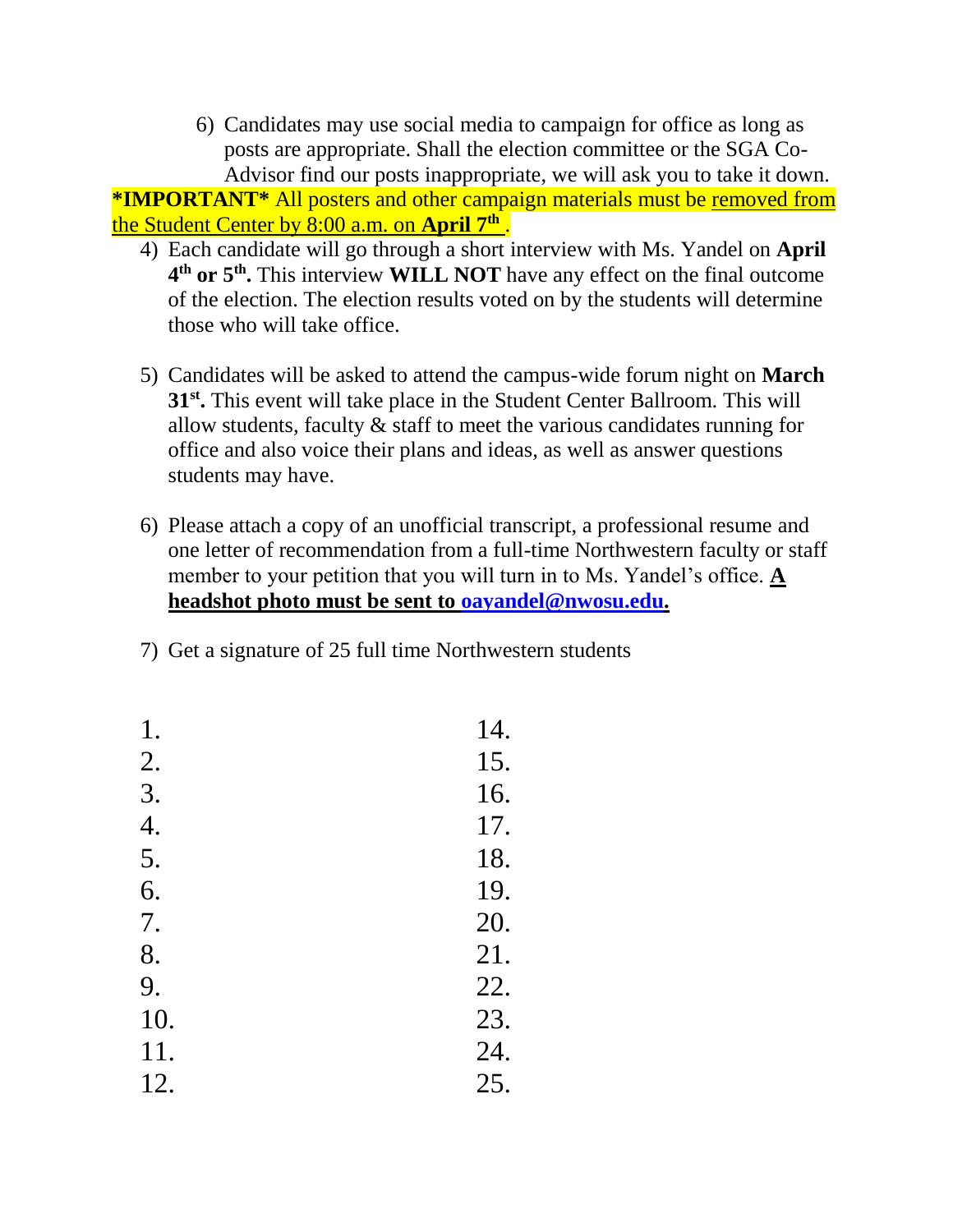|                       | <b>SCHOLARSHIPS ARE PROVIDED FOR THE ELECTED OFFICERS</b>                                                                                                          |
|-----------------------|--------------------------------------------------------------------------------------------------------------------------------------------------------------------|
|                       | VIOLATION OF THE ABOVE REGULATIONS MAY RESULT IN                                                                                                                   |
|                       | <b>DISQUALIFICATIONS</b>                                                                                                                                           |
|                       | <b>Petition for Student Government Executive Office</b>                                                                                                            |
|                       | This application must be returned to the office of the SGA Co-Advisor, Olivia<br>Yandel (Wellness Center), no later than <b>March 25<sup>th</sup> at 5:00 p.m.</b> |
| <b>Office Sought:</b> |                                                                                                                                                                    |
| <b>Name:</b>          | <b>First, Middle, Last</b>                                                                                                                                         |

**Full Address:**

**Telephone Number:**

| <b>Classification in College:</b> | GPA: |
|-----------------------------------|------|
|                                   |      |

**Reason for Seeking Office:**

**As an officer, your job is to head a committee that positively impacts SGA, NWOSU students, or the community. What kind of committee would you come up with to be in charge of and why?**